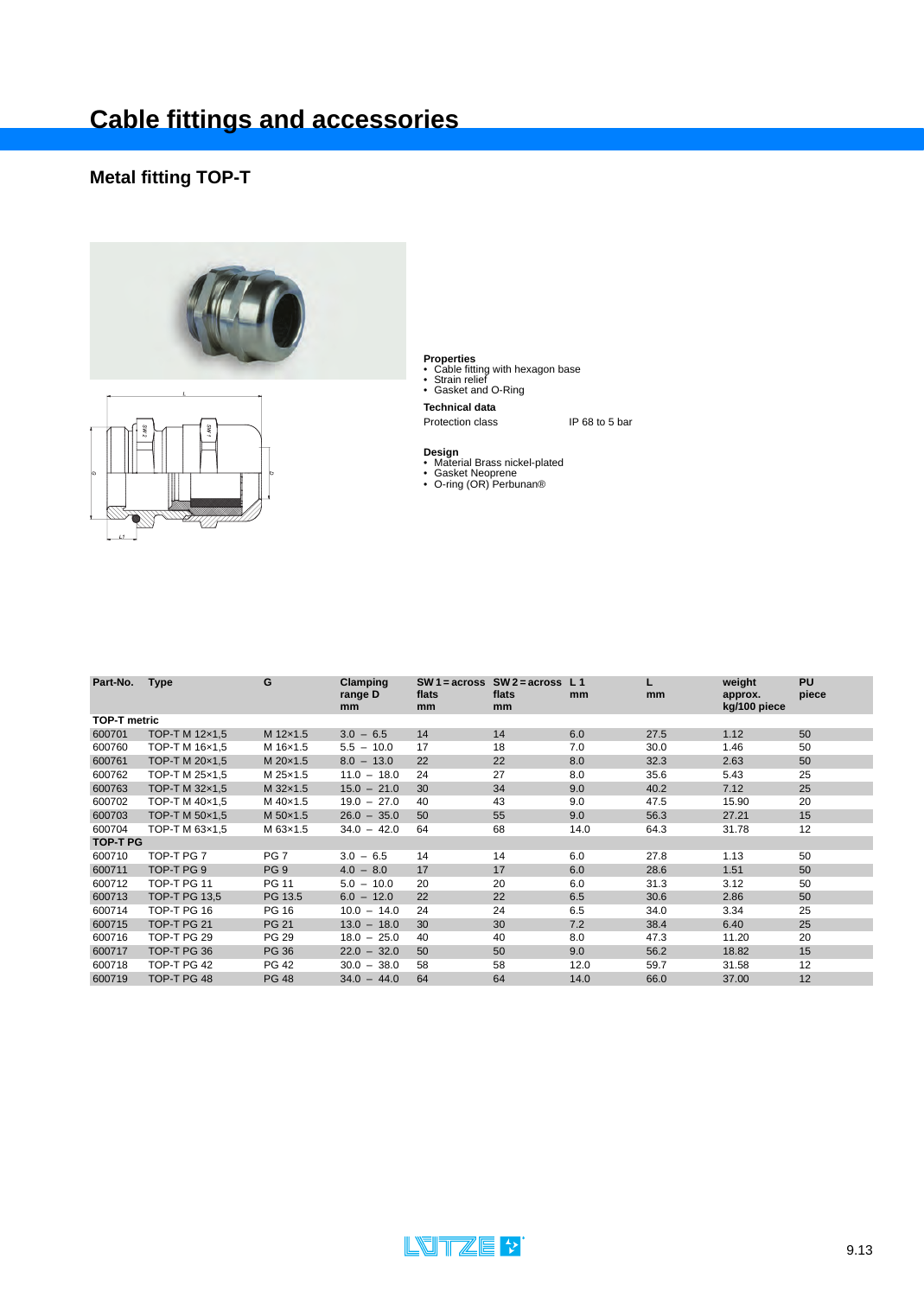### **Metal fitting TOP-TR**





- **Cab**le fitting with hexagon base<br>• Cable fitting with hexagon base<br>• Gasket and O-Ring<br>• Reduced Sealing insert<br>• Reduced Clamping range
- 
- 
- 

### **Technical data**

- **Design**<br>• Material Brass nickel-plated<br>• Gasket Neoprene<br>• O-ring (OR) Perbunan®
- 
- 

| Part-No.             | <b>Type</b>     | G        | Clamping<br>range D<br><sub>mm</sub> | flats<br>mm | SW 1 = $across$ SW 2 = $across$ L 1<br>flats<br><sub>mm</sub> | mm   | mm   | weight<br>approx.<br>kg/100 piece | PU<br>piece |
|----------------------|-----------------|----------|--------------------------------------|-------------|---------------------------------------------------------------|------|------|-----------------------------------|-------------|
| <b>TOP-TR metric</b> |                 |          |                                      |             |                                                               |      |      |                                   |             |
| 600705               | TOP-TR M 12x1,5 | M 12×1.5 | $2.0 - 5.0$                          | 14          | 14                                                            | 6.0  | 27.5 | 1.07                              | 50          |
| 600780               | TOP-TR M 16x1.5 | M 16×1.5 | $3.0 - 8.0$                          | 17          | 17                                                            | 7.0  | 30.0 | 1.50                              | 50          |
| 600781               | TOP-TR M 20x1,5 | M 20×1.5 | $6.0 - 12.0$                         | 22          | 22                                                            | 8.0  | 32.3 | 2.73                              | 50          |
| 600782               | TOP-TR M 25x1.5 | M 25x1.5 | $8.0 - 15.0$                         | 24          | 30                                                            | 8.0  | 35.6 | 5.55                              | 25          |
| 600783               | TOP-TR M 32×1.5 | M 32×1.5 | $13.0 - 19.0$                        | 30          | 34                                                            | 9.0  | 40.2 | 7.40                              | 25          |
| 600706               | TOP-TR M 40×1,5 | M 40×1.5 | $16.0 - 23.0$                        | 40          | 44                                                            | 9.0  | 47.5 | 16.72                             | 20          |
| 600707               | TOP-TR M 50×1.5 | M 50×1.5 | $21.0 - 29.0$                        | 50          | 55                                                            | 9.0  | 56.3 | 27.95                             | 15          |
| 600708               | TOP-TR M 63x1.5 | M 63x1.5 | $27.0 - 38.0$                        | 64          | 66                                                            | 14.0 | 64.3 | 34.48                             | 12          |

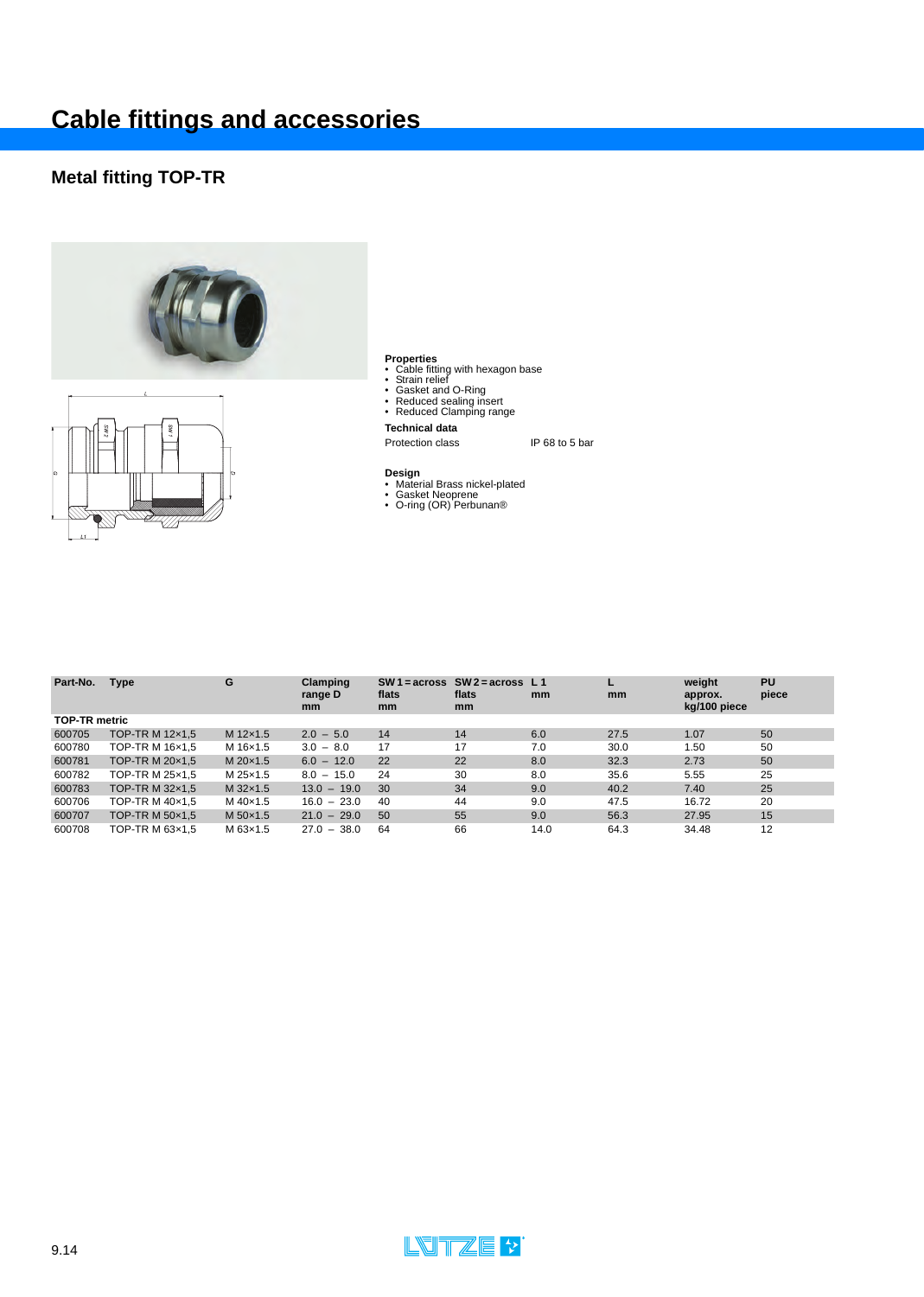### **Metal fitting with shield termination TOP-T-S-EMV1**





- 
- 

**Properties**<br>• Cable fitting with hexagon base<br>• Strain relief<br>• G-Ring and EMC compliant shield termination<br>• Simple installation - the shield braiding with plastic insert is pressed against fitting base<br>• Simple installa **Technical data**

- 
- **Design**<br>• Material Brass nickel-plated<br>• Gasket Neoprene<br>• O-ring (OR) Perbunan®

| Part-No.        | <b>Type</b>           | G               | <b>Clamping range</b><br>D<br>mm | <b>SW</b><br>mm | L <sub>1</sub><br>mm | d<br>mm | weight approx.<br>kg/100 piece | <b>PU</b><br>piece |
|-----------------|-----------------------|-----------------|----------------------------------|-----------------|----------------------|---------|--------------------------------|--------------------|
|                 | TOP-T-S-EMV1 metric   |                 |                                  |                 |                      |         |                                |                    |
| 600170          | TOP-T-S-EMV1 M 12x1.5 | M 12×1.5        | $3.0 - 6.5$                      | 14              | 5.0                  | 5.2     | 1.21                           | 100                |
| 600171          | TOP-T-S-EMV1 M 16x1,5 | M 16×1.5        | $5.5 - 10.0$                     | 17              | 5.5                  | 8.2     | 1.67                           | 100                |
| 600172          | TOP-T-S-EMV1 M 20x1.5 | M 20×1.5        | $8.0 - 13.0$                     | 22              | 6.0                  | 11.5    | 2.88                           | 100                |
| 600173          | TOP-T-S-EMV1 M 25x1,5 | M 25x1.5        | $11.0 - 18.0$                    | 30              | 7.0                  | 15.2    | 6.03                           | 25                 |
| 600174          | TOP-T-S-EMV1 M 32x1,5 | M 32×1.5        | $15.0 - 21.0$                    | 34              | 8.0                  | 18.0    | 7.86                           | 25                 |
| 600175          | TOP-T-S-EMV1 M 40x1.5 | M 40×1.5        | $19.0 - 27.0$                    | 44              | 8.0                  | 23.0    | 17.57                          | 10                 |
| 600176          | TOP-T-S-EMV1 M 50x1,5 | M 50×1.5        | $26.0 - 35.0$                    | 55              | 9.0                  | 31.0    | 28.82                          | 5                  |
| 600177          | TOP-T-S-EMV1 M 63x1.5 | M 63x1.5        | $39.0 - 48.0$                    | 66              | 10.0                 | 31.0    | 35.88                          | 5                  |
| TOP-T-S-EMV1 PG |                       |                 |                                  |                 |                      |         |                                |                    |
| 600520          | TOP-T-S-EMV1 PG 7     | PG <sub>7</sub> | $3.0 - 6.5$                      | 14              | 5.0                  | 5.0     | 1.20                           | 100                |
| 600521          | TOP-T-S-EMV1 PG 9     | PG <sub>9</sub> | $5.5 - 10.0$                     | 17              | 6.0                  | 7.5     | 1.70                           | 100                |
| 600522          | TOP-T-S-EMV1 PG 11    | <b>PG 11</b>    | $5.5 - 10.0$                     | 20              | 6.0                  | 9.5     | 3.37                           | 50                 |
| 600523          | TOP-T-S-EMV1 PG 13.5  | PG 13.5         | $8.0 - 13.0$                     | 22              | 6.5                  | 11.5    | 3.52                           | 50                 |
| 600524          | TOP-T-S-EMV1 PG 16    | PG 16           | $8.0 - 14.0$                     | 24              | 6.5                  | 12.0    | 3.64                           | 50                 |
| 600525          | TOP-T-S-EMV1 PG 21    | <b>PG 21</b>    | $11.0 - 18.0$                    | 30              | 7.0                  | 17.5    | 7.10                           | 25                 |
| 600526          | TOP-T-S-EMV1 PG 29    | <b>PG 29</b>    | $19.0 - 27.0$                    | 40              | 8.0                  | 25.0    | 12.20                          | 25                 |
| 600527          | TOP-T-S-EMV1 PG 36    | <b>PG 36</b>    | $24.0 - 32.0$                    | 50              | 9.0                  | 31.5    | 15.10                          | 10                 |
| 600528          | TOP-T-S-EMV1 PG 42    | <b>PG 42</b>    | $30.0 - 38.0$                    | 57              | 10.0                 | 37.5    | 21.10                          | 5                  |
| 600529          | TOP-T-S-EMV1 PG 48    | <b>PG 48</b>    | $34.0 - 44.0$                    | 64              | 10.0                 | 43.5    | 30.00                          | 5                  |

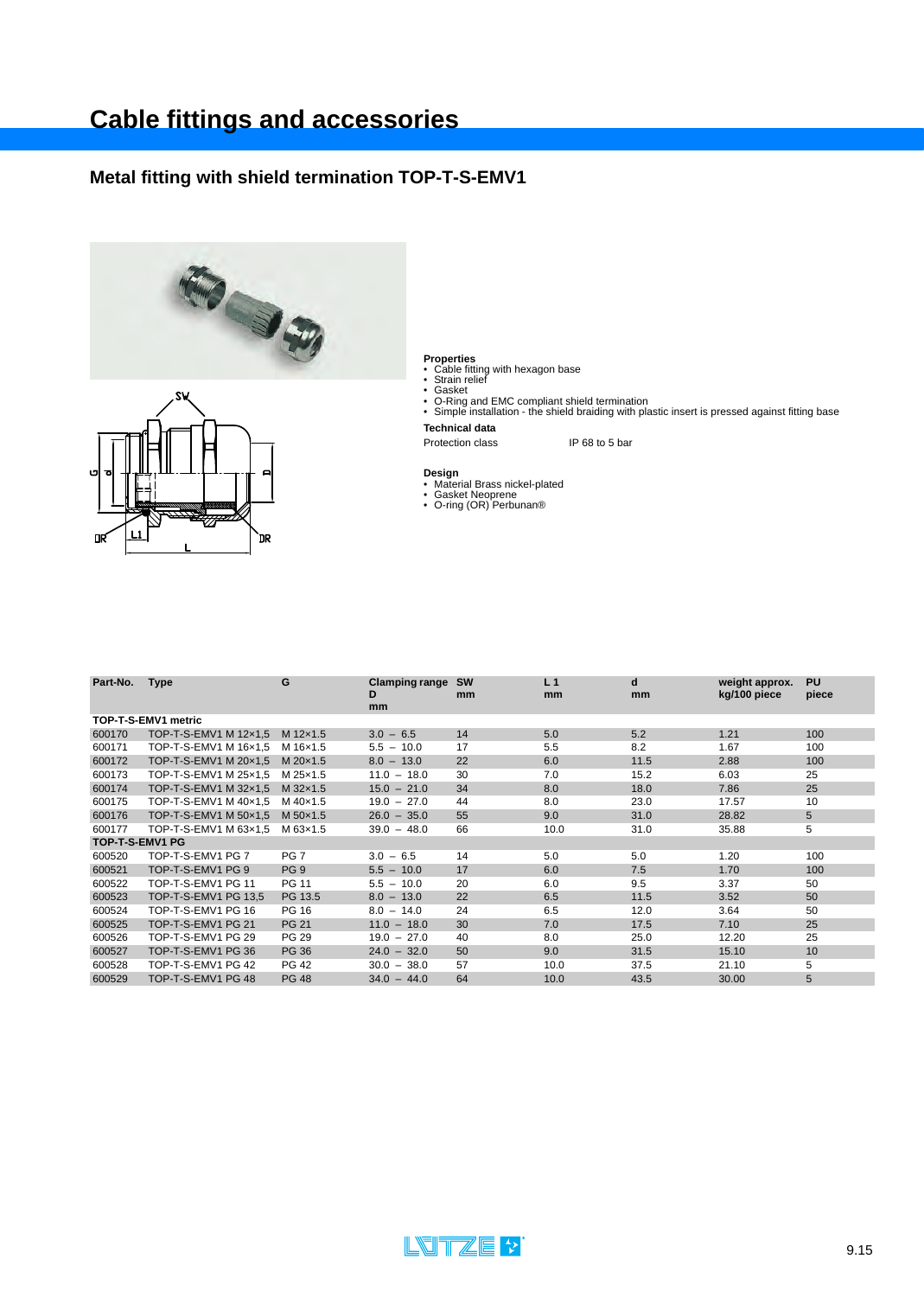### **Metal fitting with shield termination TOP-T-S-EMV2**





- 
- 
- 
- Properties<br>• Cable fitting with hexagon base<br>• Strain relief<br>• Gasket<br>• O-Ring and EMC compliant shield termination<br>• Simple mounting, where by 4 contact strips are used to connect the braided shield to the fitting<br>enclosu

**Technical data**

- **Design** Material Brass nickel-plated Gasket Neoprene O-ring (OR) Perbunan®
- 

| Part-No. | <b>Type</b>           | G        | Clamping<br>range D<br>mm | $SW 1 =$<br>across flats<br>mm | $SW2 =$<br>across flats<br>mm | L <sub>1</sub><br>mm | mm   | d<br>mm | weight<br>approx.<br>kg/100 piece | PU<br>piece |
|----------|-----------------------|----------|---------------------------|--------------------------------|-------------------------------|----------------------|------|---------|-----------------------------------|-------------|
|          | TOP-T-S-EMV2 metric   |          |                           |                                |                               |                      |      |         |                                   |             |
| 600370   | TOP-T-S-EMV2 M 12x1.5 | M 12x1.5 | $3.0 - 6.5$               | 14                             | 14                            | 6.0                  | 27.5 | 6.5     | 1.21                              | 50          |
| 600371   | TOP-T-S-EMV2 M 16x1.5 | M 16×1.5 | $4.0 - 8.0$               | 17                             | 18                            | 7.0                  | 30.0 | 8.0     | 1.67                              | 50          |
| 600372   | TOP-T-S-EMV2 M 20x1.5 | M 20×1.5 | $6.0 - 12.0$              | 22                             | 22                            | 8.0                  | 32.3 | 12.0    | 2.88                              | 50          |
| 600373   | TOP-T-S-EMV2 M 25x1.5 | M 25x1.5 | $10.0 - 14.0$ 24          |                                | 27                            | 8.0                  | 35.6 | 14.0    | 6.03                              | 25          |
| 600374   | TOP-T-S-EMV2 M 32x1.5 | M 32×1.5 | $13.0 - 18.0$ 30          |                                | 34                            | 9.0                  | 40.2 | 18.0    | 7.86                              | 25          |
| 600375   | TOP-T-S-EMV2 M 40×1.5 | M 40×1.5 | $18.0 - 25.0 40$          |                                | 43                            | 9.0                  | 47.5 | 25.0    | 17.57                             | 20          |
| 600376   | TOP-T-S-EMV2 M 50x1.5 | M 50×1.5 | $22.0 - 32.0$ 50          |                                | 55                            | 9.0                  | 56.3 | 32.0    | 28.82                             | 15          |
| 600377   | TOP-T-S-EMV2 M 63x1,5 | M 63x1.5 | $34.0 - 44.0$ 64          |                                | 68                            | 14.0                 | 64.3 | 44.0    | 35.88                             | 12          |

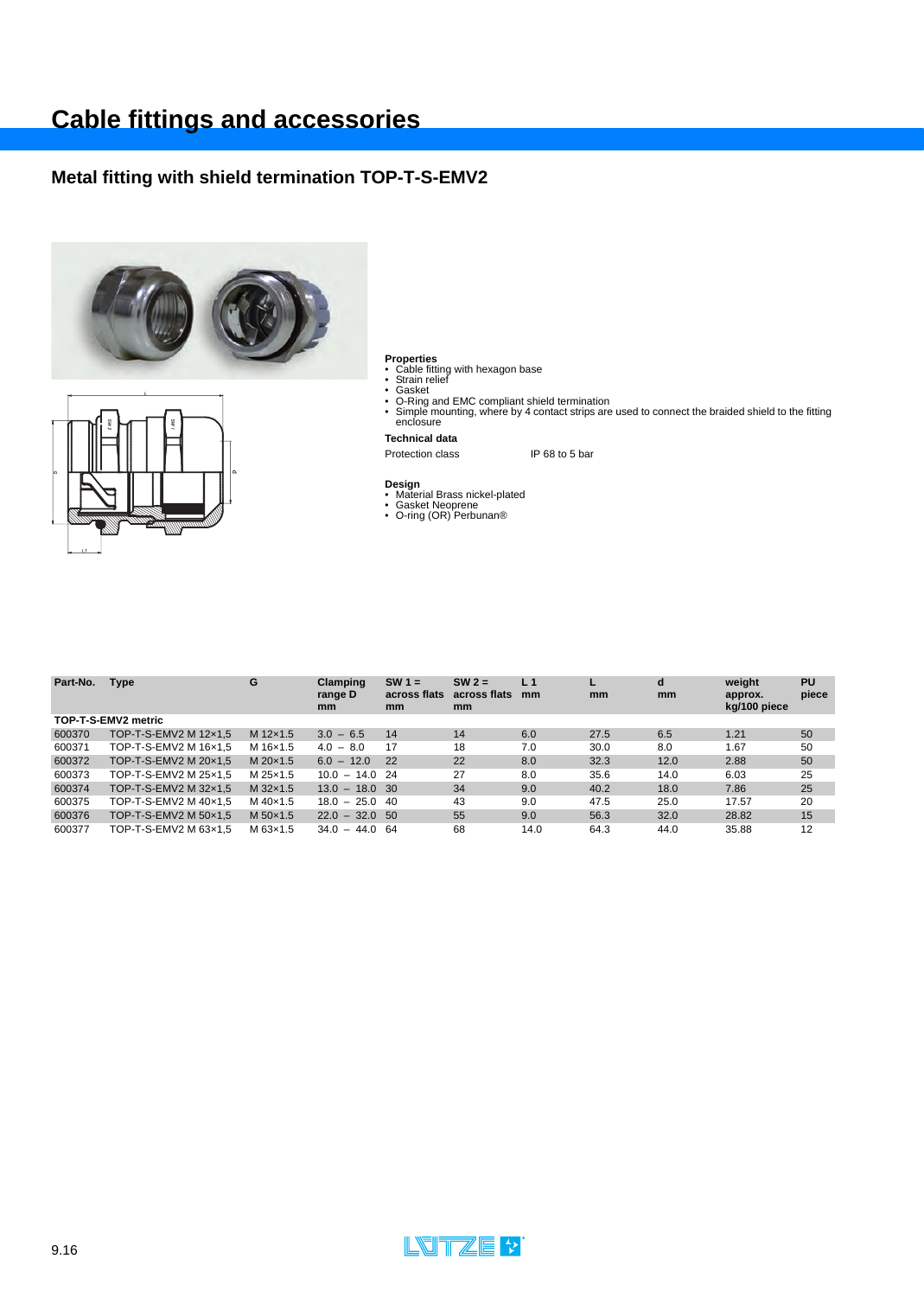## **Metal accessory Locknut GMS**

O

SW



**Properties** • Counter nut according to DIN 46320, hexagonal

**Design** • Material Brass nickel-plated

| Part-No.          | <b>Type</b>           | G               | <b>SW</b> | S   | weight approx. | <b>PU</b> |
|-------------------|-----------------------|-----------------|-----------|-----|----------------|-----------|
|                   |                       |                 | mm        | mm  | kg/100 piece   | piece     |
| <b>GMS</b> metric |                       |                 |           |     |                |           |
| 600368            | GMS M 12 x 1.5        | M 12x1.5        | 15        | 2.8 | 0.22           | 100       |
| 600361            | GMS M 16 x 1.5        | M 16x1.5        | 19        | 2.8 | 0.30           | 100       |
| 600362            | GMS M 20 x 1.5        | M 20×1.5        | 24        | 3.0 | 0.48           | 100       |
| 600363            | GMS M 25 x 1.5        | M 25x1.5        | 30        | 3.5 | 0.90           | 100       |
| 600364            | GMS M 32 x 1.5        | M 32×1.5        | 36        | 4.0 | 1.08           | 100       |
| 600365            | GMS M $40 \times 1.5$ | M 40×1.5        | 46        | 5.0 | 2.40           | 50        |
| 600366            | GMS M 50 x 1.5        | M 50×1.5        | 60        | 5.0 | 3.25           | 25        |
| 600367            | GMS M $63 \times 1.5$ | M 60×1.5        | 70        | 6.0 | 4.62           | 25        |
| <b>GMS PG</b>     |                       |                 |           |     |                |           |
| 600420            | GMS PG 7              | PG <sub>7</sub> | 15        | 2.8 | 0.18           | 100       |
| 600421            | GMS PG 9              | PG <sub>9</sub> | 18        | 2.8 | 0.23           | 100       |
| 600422            | GMS PG 11             | <b>PG 11</b>    | 21        | 3.0 | 0.30           | 100       |
| 600423            | <b>GMS PG 13.5</b>    | PG 13.5         | 23        | 3.0 | 0.36           | 100       |
| 600424            | GMS PG 16             | PG 16           | 26        | 3.0 | 0.50           | 100       |
| 600425            | GMS PG 21             | <b>PG 21</b>    | 32        | 3.5 | 0.79           | 100       |
| 600426            | GMS PG 29             | PG 29           | 41        | 4.0 | 1.30           | 50        |
| 600427            | GMS PG 36             | <b>PG 36</b>    | 51        | 5.0 | 2.10           | 50        |
| 600428            | GMS PG 42             | PG 42           | 60        | 5.0 | 3.45           | 25        |
| 600429            | GMS PG 48             | <b>PG 48</b>    | 64        | 5.5 | 3.50           | 25        |